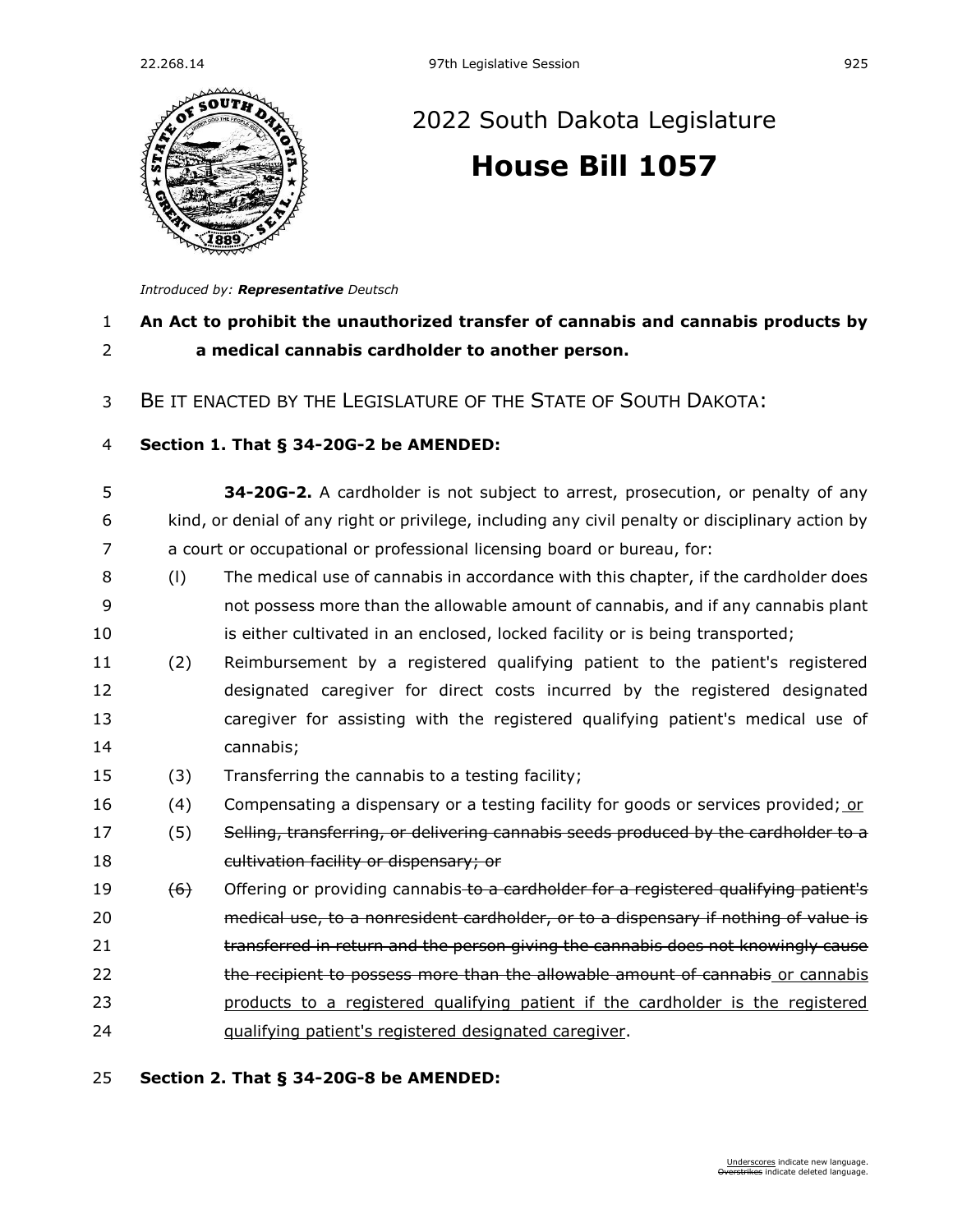| 1            | 34-20G-8. No dispensary or a dispensary agent is subject to prosecution, search,             |
|--------------|----------------------------------------------------------------------------------------------|
| $\mathbf{2}$ | or inspection, except by the department pursuant to $\S$ 34-20G-69, seizure, or penalty in   |
| 3.           | any manner; or may be denied any right or privilege, including civil penalty or disciplinary |
| 4            | action by a court or business licensing board or entity, for acting in accordance with this  |
| 5.           | chapter to:                                                                                  |
|              |                                                                                              |

- (1) Possess, transport, or store cannabis or cannabis products;
- (2) Deliver, transfer, or transport cannabis to a testing facility and compensate a **Section** testing facility for services provided;
- 9 (3) Accept cannabis offered by a cardholder or nonresident cardholder if nothing of 10 value is exchanged in return;
- (4) Purchase or otherwise acquire cannabis from a cultivation facility or dispensary, and cannabis products from cannabis product manufacturing facility or dispensary; 13 and or
- (5)(4) Deliver, sell, supply, transfer, or transport cannabis, cannabis products, cannabis paraphernalia, or related supplies or educational materials to a cardholder, nonresident cardholder, or dispensary.
- **Section 3. [That § 34-20G-9 be AMENDED:](https://sdlegislature.gov/Statutes?Statute=34-20G-9)**
- **[34-20G-9.](https://sdlegislature.gov/Statutes?Statute=34-20G-9)** No cultivation facility or a cultivation facility agent is subject to prosecution, search, or inspection, except by the department pursuant to § [34-20G-69,](https://sdlegislature.gov/Statutes?Statute=34-20G-69) seizure, or penalty of any kind, or may be denied any right or privilege, including civil 21 penalty or disciplinary action by a court or business licensing board or entity, for acting in accordance with this chapter to:
- (1) Possess, plant, propagate, cultivate, grow, harvest, produce, process, manufacture, compound, convert, prepare, pack, repack, or store cannabis;
- (2) Deliver, transfer, or transport cannabis to a testing facility and compensate a 26 testing facility for services provided;
- 27 (3) Accept cannabis offered by a cardholder or nonresident cardholder if nothing of value is exchanged in return;
- 29  $(4)$  Purchase or otherwise acquire cannabis from a cultivation facility;
- 30  $(5)(4)$  Purchase cannabis seeds from a cardholder, nonresident cardholder, or the equivalent of a medical cannabis establishment that is registered in another **jurisdiction**; or
- $(6)(5)$  Deliver, sell, supply, transfer, or transport cannabis, cannabis paraphernalia, or related supplies or educational materials to a cultivation facility and dispensary.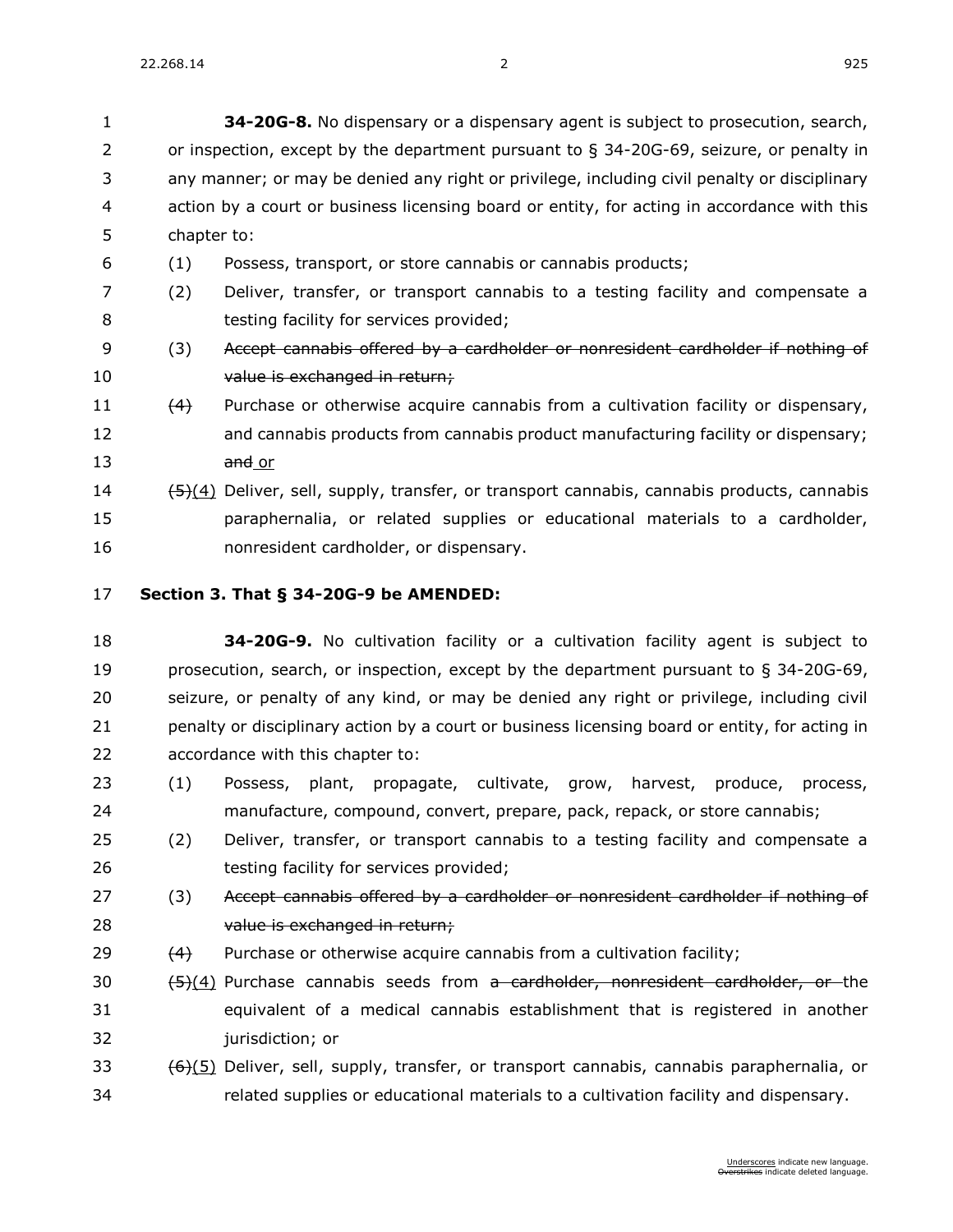# **Section 4. [That § 34-20G-12 be AMENDED:](https://sdlegislature.gov/Statutes?Statute=34-20G-12)**

 **[34-20G-12.](https://sdlegislature.gov/Statutes?Statute=34-20G-12)** A cardholder, nonresident cardholder, or the The equivalent of a medical cannabis establishment that is registered in another jurisdiction may sell or donate cannabis seeds to a cultivation facility in this state.

## **Section 5. [That § 34-20G-49 be AMENDED:](https://sdlegislature.gov/Statutes?Statute=34-20G-49)**

 **[34-20G-49.](https://sdlegislature.gov/Statutes?Statute=34-20G-49)** If the registered qualifying patient's certifying practitioner notifies the 7 department in writing that the registered qualifying patient has ceased to suffer from a debilitating medical condition or that the practitioner no longer believes the patient would receive therapeutic or palliative benefit from the medical use of cannabis, the registry identification card of the patient and registered designated caregiver, if any, is void. 11 However, the registered qualifying The practitioner shall include in the notification the 12 date and time the practitioner notified the patient that the patient ceased to suffer from a debilitating medical condition or that the practitioner no longer believes the patient would receive therapeutic or palliative benefit from the medical use of cannabis. If the patient receives such notice from the practitioner, the patient and caregiver shall have fifteen 16 days to dispose of or  $\frac{div}{dx}$  destroy any cannabis in the registered qualifying patient's possession.

## **Section 6. [That § 34-20G-75 be AMENDED:](https://sdlegislature.gov/Statutes?Statute=34-20G-75)**

 **[34-20G-75.](https://sdlegislature.gov/Statutes?Statute=34-20G-75)** In addition to any other penalty under law, a cardholder or 20 nonresident cardholder who intentionally sells or otherwise transfers cannabis in exchange 21 for anything of value or cannabis products to a person other than a cardholder, a **nonresident cardholder, or to a medical cannabis establishment or its agent-** is quilty of a Class 6 felony. This section does not apply to the transfer of cannabis or cannabis products between a registered designated caregiver and a registered qualifying patient that complies with this chapter.

# **Section 7. [That § 34-20G-83 be AMENDED:](https://sdlegislature.gov/Statutes?Statute=34-20G-83)**

 **[34-20G-83.](https://sdlegislature.gov/Statutes?Statute=34-20G-83)** The department shall immediately revoke the registry identification 28 card of any cardholder who sells cannabis to a person who is not allowed to possess cannabis for medical purposes under this chapter, and the violates § [34-20G-75.](https://sdlegislature.gov/Statutes?Statute=34-20G-75) The 30 department shall disqualify the cardholder is disqualified from being a cardholder under 31 this chapter. This section does not apply to the transfer of cannabis or cannabis products